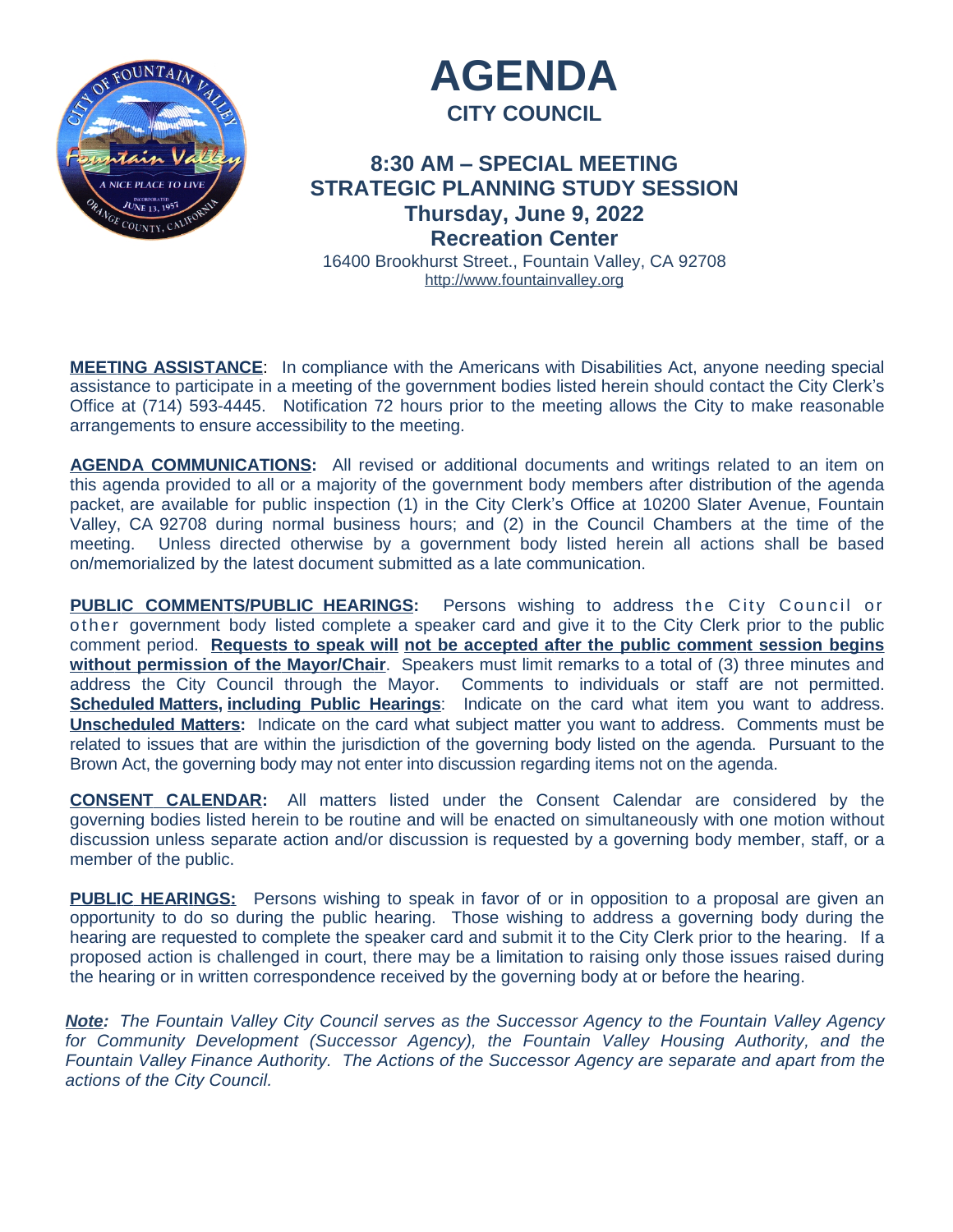#### **STRATEGIC PLANNING SESSION**

At 8:00 AM a light Continental Breakfast will be available. At 8:30 AM the meeting will promptly be called to order with an anticipated adjournment of 3:00 PM. There will be a mid-morning break with a group lunch at 12:15 P.M.

**CALL TO ORDER** 8:30 AM

## **CITY COUNCIL ROLL CALL**

Council Members: Bui, Grandis, Vo, Mayor Pro Tem/Vice Chair Constantine, Mayor/Chair Harper

**PUBLIC COMMENTS** (UnScheduled Matters Only)

*Persons wishing to speak on Non-Agenda item(s) are requested to identify themselves by completing* a blue speaker card indicating the item they want to address and to give the card to the City Clerk prior *to the public comment period. Each person will have up to 3 minutes to speak.*

### **PUBLIC COMMENTS** (Scheduled Matters Only)

*Persons wishing to speak on Agenda item(s) are requested to identify themselves by completing a* blue speaker card indicating the item they want to address and to give the card to the City Clerk prior *to the public comment period. Each person will have up to 3 minutes to speak.*

#### **ADMINISTRATIVE ITEM**

- **1. Strategic Planning Session by facilitator Marie Knight of Knight Leadership Solutions**
	- A. Purpose of the Retreat, Public Comment and Introduction of the Facilitator and those in attendance
	- B. Welcome and introductions of Facilitator, Mayor and City Council, and City Staff
	- C. Review Role of the Facilitator, Groups and Public; Strategic Planning Elements; Agenda Marie Knight
	- D. Agenda for the retreat and discussion items:
		- *Discussion of Roles and Responsibilities*
		- *Review current status of the 3-year Goal action items*
		- *Review of pre-retreat interviews and survey results*
		- *Picture the Future of Fountain Valley*
		- *Review of current Goal areas and identification of Indicators for success*
		- *Who are you FOR, what are you known FOR, what do you want to be known FOR?*
		- *Get SMART – Goals and Objectives with a purpose*
		- *Discuss the AEIOU of each goal moving forward: Agenda, Elephant in the Room (Obstacles), In our control, Opportunities, and U- what can U do to achieve success*